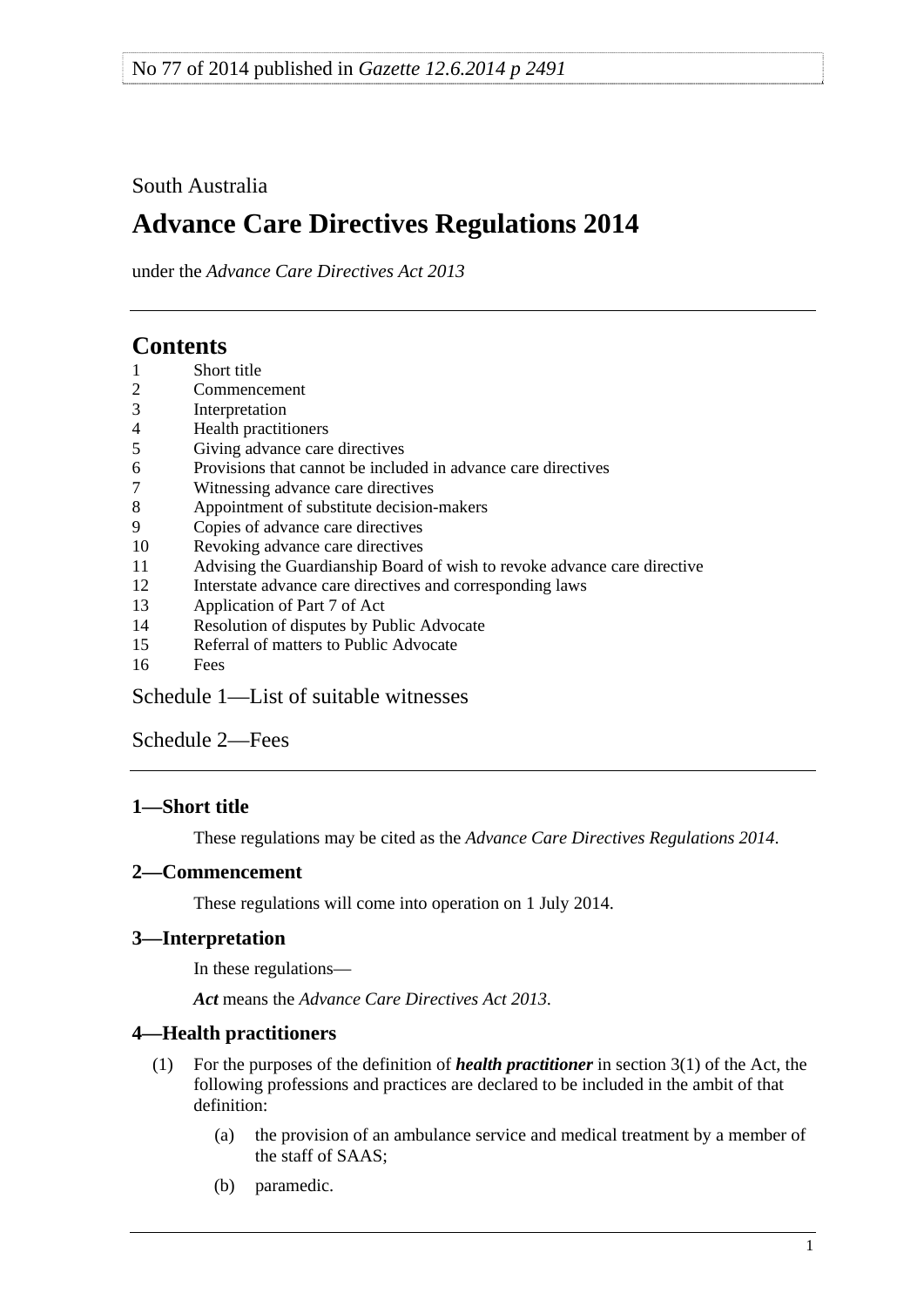<span id="page-1-0"></span>(2) In this regulation—

*ambulance service*, *medical treatment* and *SAAS* have the same meanings as in the *[Health Care Act 2008](http://www.legislation.sa.gov.au/index.aspx?action=legref&type=act&legtitle=Health%20Care%20Act%202008)*.

#### **5—Giving advance care directives**

For the purposes of section  $11(2)(c)$  of the Act, a person giving an advance care directive must certify, by completing and signing the relevant part of the advance care directive form, that he or she was given the advance care directive information statement referred to in [regulation 7\(2\)](#page-1-0) and understood the information contained in the statement.

### **6—Provisions that cannot be included in advance care directives**

For the purposes of the definition of *mandatory medical treatment* in section 12(4) of the Act, medical treatment of the following kinds are prescribed:

- (a) medical treatment ordered by a court;
- (b) medical treatment of a kind contemplated by section 56 or 57 of the *[Mental](http://www.legislation.sa.gov.au/index.aspx?action=legref&type=act&legtitle=Mental%20Health%20Act%202009)  [Health Act 2009](http://www.legislation.sa.gov.au/index.aspx?action=legref&type=act&legtitle=Mental%20Health%20Act%202009)*;
- (c) medical treatment that is the subject of a requirement or direction (however described) of the Chief Public Health Officer under the *[South Australian](http://www.legislation.sa.gov.au/index.aspx?action=legref&type=act&legtitle=South%20Australian%20Public%20Health%20Act%202011)  [Public Health Act 2011](http://www.legislation.sa.gov.au/index.aspx?action=legref&type=act&legtitle=South%20Australian%20Public%20Health%20Act%202011)*.

#### **7—Witnessing advance care directives**

- (1) For the purposes of section 15(1)(a) of the Act, an advance care directive will only be taken to be witnessed in accordance with these regulations if the person giving the advance care directive signed the advance care directive form in the presence of the suitable witness who witnesses the advance care directive.
- (2) For the purposes of section  $15(1)(b)(i)$  of the Act, a suitable witness must give to the person giving the advance care directive a copy of the advance care directive information statement (and compliance with this requirement will, for the purposes of section  $15(1)(b)(ii)$  of the Act, be taken to constitute an explanation of the legal effects of giving an advance care directive of the kind proposed).
- (3) For the purposes of the definition of *suitable witness* in section 15(4) of the Act, a suitable witness must satisfy the following requirements:
	- (a) the suitable witness must be a competent adult;
	- (b) the suitable witness must be a person, or a person of a class, included on the list of suitable witnesses set out in [Schedule 1](#page-4-0).
- (4) To avoid doubt, nothing in [subregulation \(3\)](#page-1-0) affects an advance care directive witnessed by a suitable witness who was competent at the time he or she witnessed the advance care directive, but who later lost competency.
- (5) In this regulation—

*advance care directive information statement* means the advance care directive information statement determined by the Minister from time to time for the purposes of this regulation and published in the Gazette.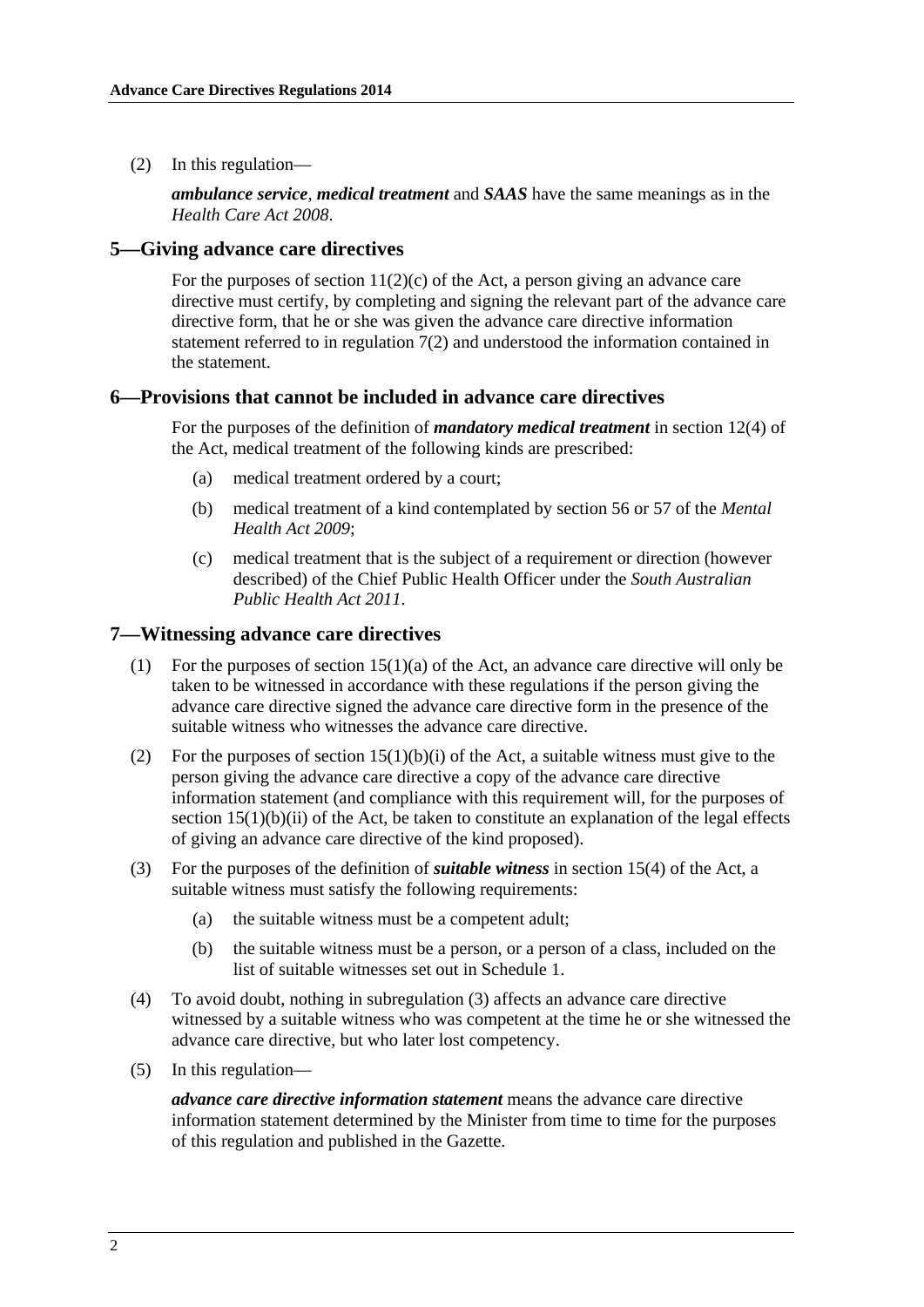#### <span id="page-2-0"></span>**8—Appointment of substitute decision-makers**

- (1) For the purposes of section 21(3) of the Act, it is a requirement that the substitute decision-maker must certify, by completing and signing the relevant part of the advance care directive form, that he or she—
	- (a) accepts the appointment as substitute decision-maker; and
	- (b) has read and understands the guidelines for substitute decision-makers.
- (2) In this regulation—

*guidelines for substitute decision-makers* means the guidelines determined by the Minister from time to time for the purposes of this regulation and published in the Gazette.

### **9—Copies of advance care directives**

- (1) For the purposes of section 24(2)(a) of the Act, a document may be certified as a true copy of a particular advance care directive by a person, or a person of a class, included on the list of suitable witnesses set out in [Schedule 1](#page-4-0) signing and certifying the document as a true copy of the advance care directive.
- (2) For the purposes of section 24(2)(b) of the Act, a scheme determined by the Minister from time to time in respect of making copies of advance care directives available electronically is prescribed.

#### **10—Revoking advance care directives**

For the purposes of section 29(2) of the Act, a person who has given an advance care directive may revoke the advance care directive—

- (a) by giving another advance care directive; or
- (b) by giving, or causing to be given, a written indication that he or she has revoked the advance care directive.

#### **11—Advising the Guardianship Board of wish to revoke advance care directive**

For the purposes of section 31(1) of the Act, a person must advise the Guardianship Board—

- (a) by notice in writing; or
- (b) by email or fax; or
- (c) in such other manner and form as may be determined from time to time by the Guardianship Board.

#### **12—Interstate advance care directives and corresponding laws**

- (1) For the purposes of section 33(1) of the Act, instruments of the following classes are declared to be interstate advance care directives:
	- (a) an enduring power of attorney under the *Powers of Attorney Act 2006* of the Australian Capital Territory that is in force;
	- (b) a health direction under the *Medical Treatment (Health Directions) Act 2006* of the Australian Capital Territory that is in force;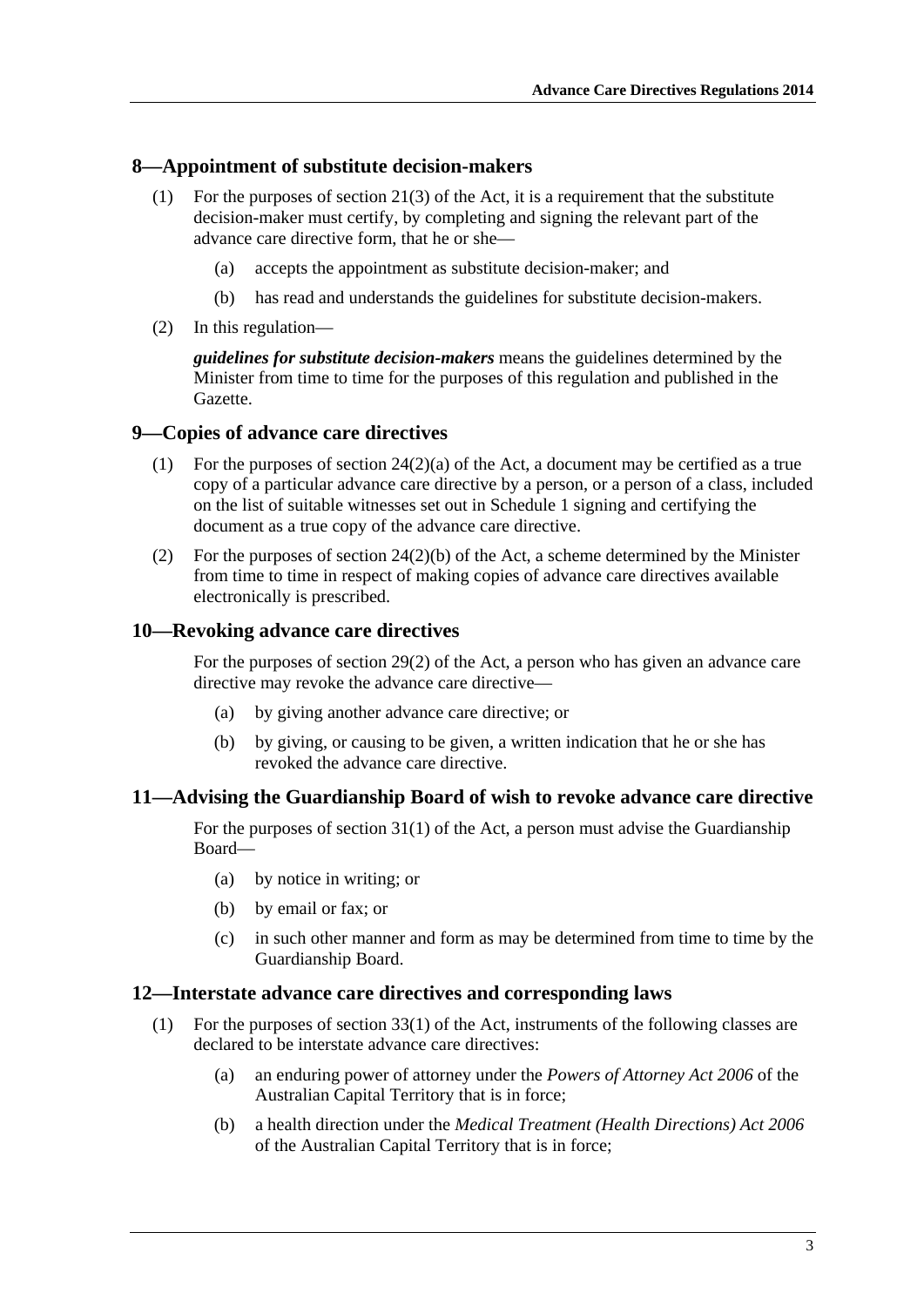- (c) an instrument appointing an enduring guardian under the *Guardianship Act 1987* of New South Wales that is in force;
- (d) a direction under the *Natural Death Act 1988* of the Northern Territory that is in force;
- (e) an enduring power of attorney under the *Powers of Attorney Act 1998* of Queensland that is in force;
- (f) an advance health directive under the *Powers of Attorney Act 1998* of Queensland that is in force;
- (g) an instrument appointing an enduring guardian under the *Guardianship and Administration Act 2000* of Tasmania that is in force;
- (h) an instrument appointing an enduring guardian under the *Guardianship and Administration Act 1986* of Victoria that is in force;
- (i) a refusal of treatment certificate under the *Medical Treatment Act 1988* of Victoria that is in force;
- (j) an enduring power of attorney (medical treatment) under the *Medical Treatment Act 1988* of Victoria that is in force;
- (k) an advance health directive under the *Guardianship and Administration Act 1990* of Western Australia that is in force;
- (l) an enduring power of guardianship under the *Guardianship and Administration Act 1990* of Western Australia that is in force;
- (m) an instrument (however described) corresponding to an advance care directive that is binding under the common law and in force.

**Note—** 

Such instruments are often referred to as a living will.

- (2) For the purposes of section 33(4) of the Act, the following Acts are declared to be corresponding laws:
	- (a) the *Powers of Attorney Act 2006* and the *Medical Treatment (Health Directions) Act 2006* of the Australian Capital Territory;
	- (b) the *Guardianship Act 1987* of New South Wales;
	- (c) the *Natural Death Act 1988* of the Northern Territory;
	- (d) the *Powers of Attorney Act 1998* and the *Guardianship and Administration Act 2000* of Queensland;
	- (e) the *Guardianship and Administration Act 2000* of Tasmania;
	- (f) the *Guardianship and Administration Act 1986* and the *Medical Treatment Act 1988* of Victoria;
	- (g) the *Guardianship and Administration Act 1990* of Western Australia;
	- (h) the common law.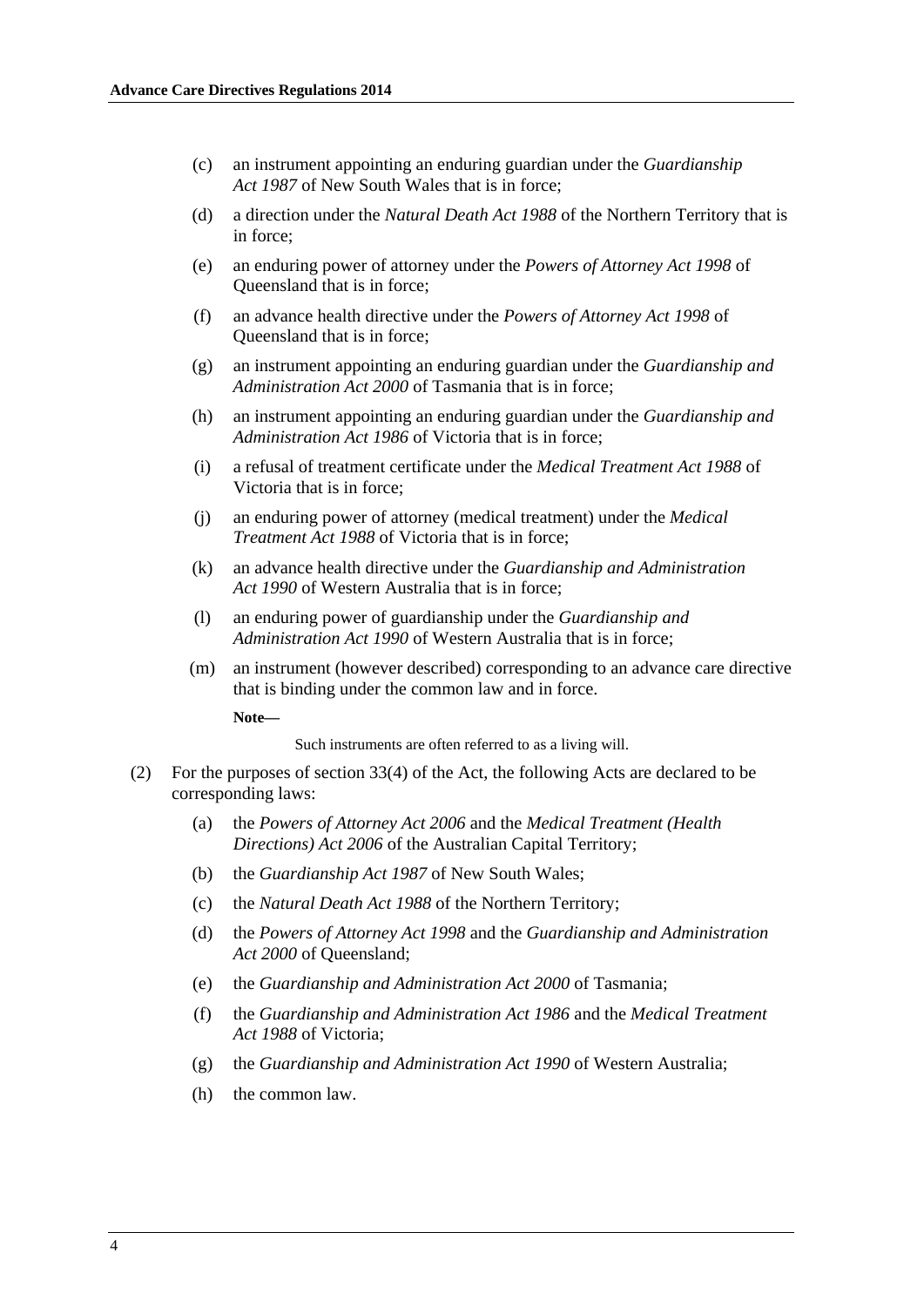### <span id="page-4-0"></span>**13—Application of Part 7 of Act**

For the purposes of section 44 of the Act, a matter related to the residential and accommodation arrangements and personal affairs of a person who has given an advance care directive is specified.

## **14—Resolution of disputes by Public Advocate**

- (1) For the purposes of section 45 of the Act, and despite section 23 of the *[Guardianship](http://www.legislation.sa.gov.au/index.aspx?action=legref&type=act&legtitle=Guardianship%20and%20Administration%20Act%201993)  [and Administration Act 1993](http://www.legislation.sa.gov.au/index.aspx?action=legref&type=act&legtitle=Guardianship%20and%20Administration%20Act%201993)*, the Public Advocate may only delegate a function or power under that section relating to mediation to a person if the Public Advocate is satisfied that the person has suitable qualifications and expertise in mediation.
- (2) A mediator to whom the Public Advocate has delegated a function or power under section 45 of the Act has, for the purposes of that section, the same privileges and immunities as a member of the Guardianship Board under the *[Guardianship and](http://www.legislation.sa.gov.au/index.aspx?action=legref&type=act&legtitle=Guardianship%20and%20Administration%20Act%201993)  [Administration Act 1993](http://www.legislation.sa.gov.au/index.aspx?action=legref&type=act&legtitle=Guardianship%20and%20Administration%20Act%201993)*.

## **15—Referral of matters to Public Advocate**

For the purposes of section 49 of the Act, the Guardianship Board may not refer a matter to the Public Advocate if the matter has already been the subject of mediation under section 45 of the Act.

#### **16—Fees**

The fees payable for the purposes of the Act are as prescribed in [Schedule 2](#page-6-0).

## **Schedule 1—List of suitable witnesses**

The following persons, or classes of persons, are suitable witnesses:

- (a) agents of the Australian Postal Corporation in charge of an office supplying postal services to the public;
- (b) Australian Consular Officers or Australian Diplomatic Officers within the meaning of the*Consular Fees Act 1955* of the Commonwealth;
- (c) bailiffs;
- (d) bank officers with 5 or more continuous years of service;
- (e) building society officers with 5 or more years of continuous service;
- (f) chief executive officers of Commonwealth courts;
- (g) clerks of courts;
- (h) commissioners for taking affidavits;
- (i) commissioners for declarations;
- (j) credit union officers with 5 or more years of continuous service;
- (k) employees of the Australian Trade Commission who are—
	- (i) in a country or place outside Australia; and
	- (ii) authorised under paragraph 3(d) of the *Consular Fees Act 1955* of the Commonwealth; and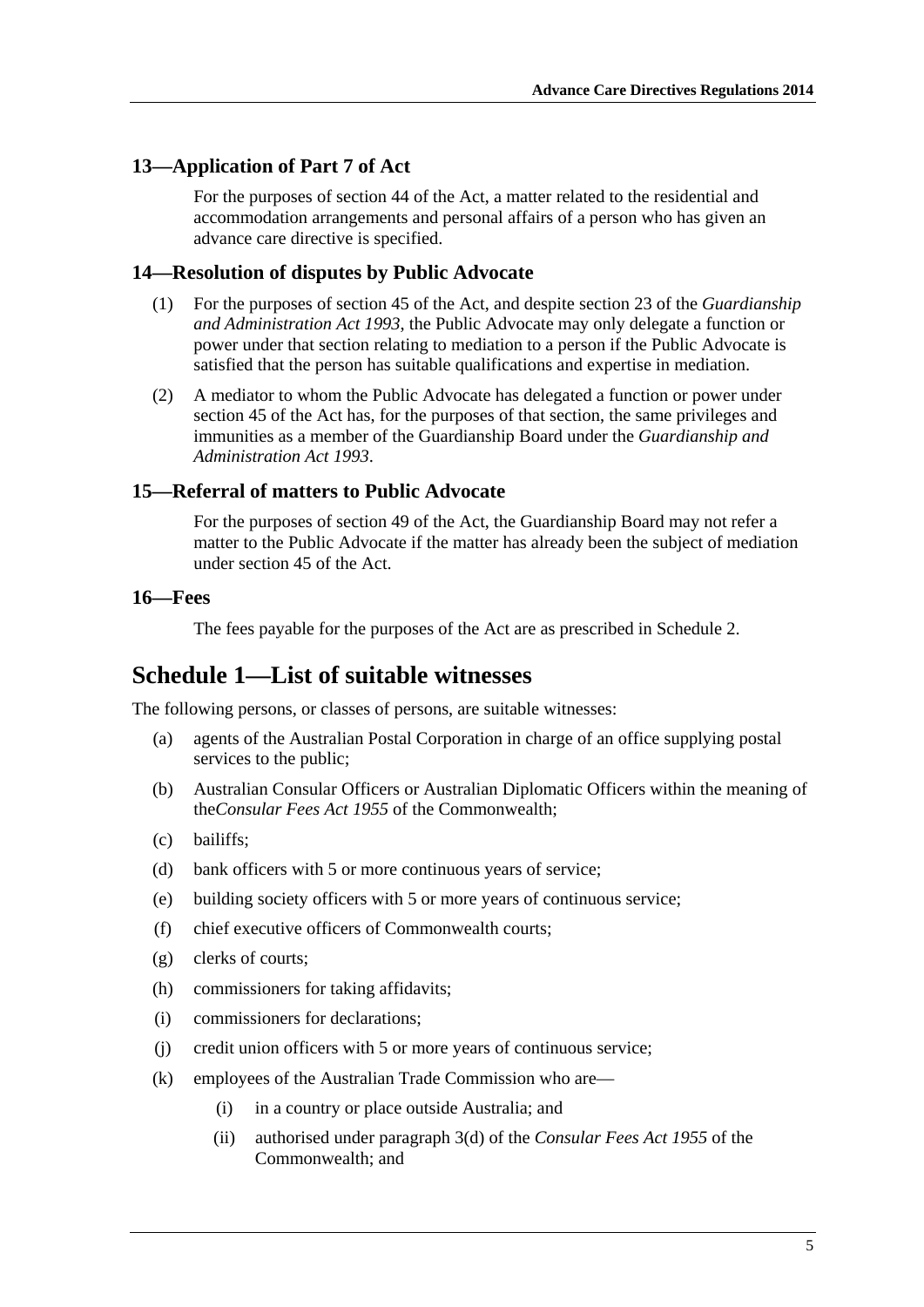- (iii) exercising his or her function in that place;
- (l) employees of the Commonwealth who are—
	- (i) in a country or place outside Australia; and
	- (ii) authorised under paragraph 3(c) of the *Consular Fees Act 1955* of the Commonwealth; and
	- (iii) exercising his or her function in that place;
- (m) fellows of the National Tax Accountants' Association;
- (n) health practitioners;
- (o) finance company officers with 5 or more years of continuous service;
- (p) holders of a statutory office not specified in another item in this list;
- (q) Judges of courts;
- (r) Justices of the Peace;
- (s) Magistrates;
- (t) marriage celebrants registered under Subdivision C of Division 1 of Part IV of the *Marriage Act 1961* of the Commonwealth;
- (u) Masters of court;
- (v) members of Chartered Secretaries Australia;
- (w) members of Engineers Australia, other than at the grade of student;
- (x) members of the Association of Taxation and Management Accountants;
- (y) members of the Australasian Institute of Mining and Metallurgy;
- (z) a member of the Australian Defence Force who is—
	- (i) an officer; or
	- (ii) a non-commissioned officer within the meaning of the *Defence Force Discipline Act 1982* of the Commonwealth with 5 or more years of continuous service; or
	- (iii) a warrant officer within the meaning of that Act;
- (za) members of the Institute of Chartered Accountants in Australia, the Australian Society of Certified Practising Accountants or the National Institute of Accountants;
- (zb) Members of—
	- (i) the Parliament of the Commonwealth; or
	- (ii) the Parliament of a State; or
	- (iii) a Territory legislature; or
	- (iv) a local government authority of a State or Territory;
- (zc) ministers of religion registered under Subdivision A of Division 1 of Part IV of the *Marriage Act 1961* of the Commonwealth;
- (zd) notary public;
- (ze) patent attorneys or trade marks attorneys;